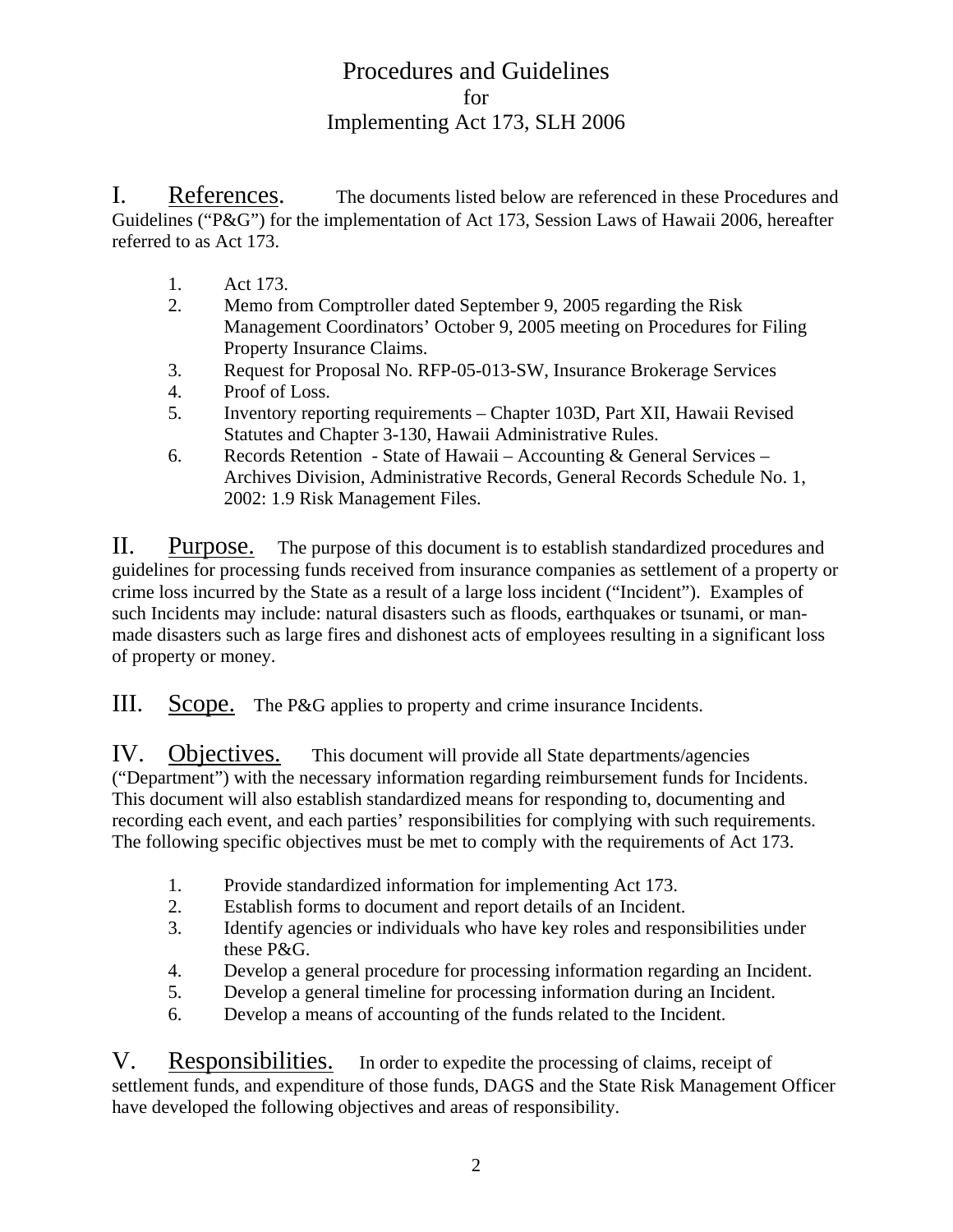Comptroller. The Comptroller will have overall responsibility for directing, coordinating and managing these P&G in accordance with Act 173.

- a. The Risk Management Office (RMO) will accomplish the following:
	- (1) Serve as the coordinator for these P&G.
	- (2) Serve as the liaison between the Department sustaining the loss (Department), Insurance Broker and Insurer.
	- (3) Issue the insurance deductible to the Department.
	- (4) Review copies of correspondence and payments from the Insurer or Department.
	- (5) Attend claims reviews as necessary.
- b. The Insurance Broker. The individual representing the Insurance Broker will work closely with the RMO and the Department and provide the following services:
	- (1) Assist and provide necessary information to expedite processing of Incident.
	- (2) Serve as the State's advocate in case of disputes.
	- (3) Monitor Incident claim status.
	- (4) Conduct claims reviews as necessary.
- c. The Insurer (Insurance Company). The individual representing the Insurer will work closely with the RMO and the Department and provide the following services:
	- (1) Assign an adjuster to investigate and determine the scope of loss for any Incident.
	- (2) Advance insurance proceeds to the Department if warranted.
	- (3) Furnish copies for all correspondence and payments made to the Department to the RMO.
- Department of the Attorney General (AG). The AG has provided legal advice as to the requirements of Act 173 and prepared a standard Memorandum of Agreement (MOA) to be used by the Department. See Appendix 2, Memorandum of Agreement, for sample copy.

Each Department will complete the following actions:

- a. Maintain a current P&G document on file.
- b. Appoint an individual(s) to serve as POC for each Incident who will serve as the Department's Point of Contact (POC) and be responsible for consolidating, compiling, and submitting all required reports in the prescribed formats. The POC will keep the RMO informed on the progress of each Incident in the Department.
- c. Prepare and submit documents for reimbursement directly to the Insurer. The appendices listed below can be used to assist in reporting and documenting each Incident claim.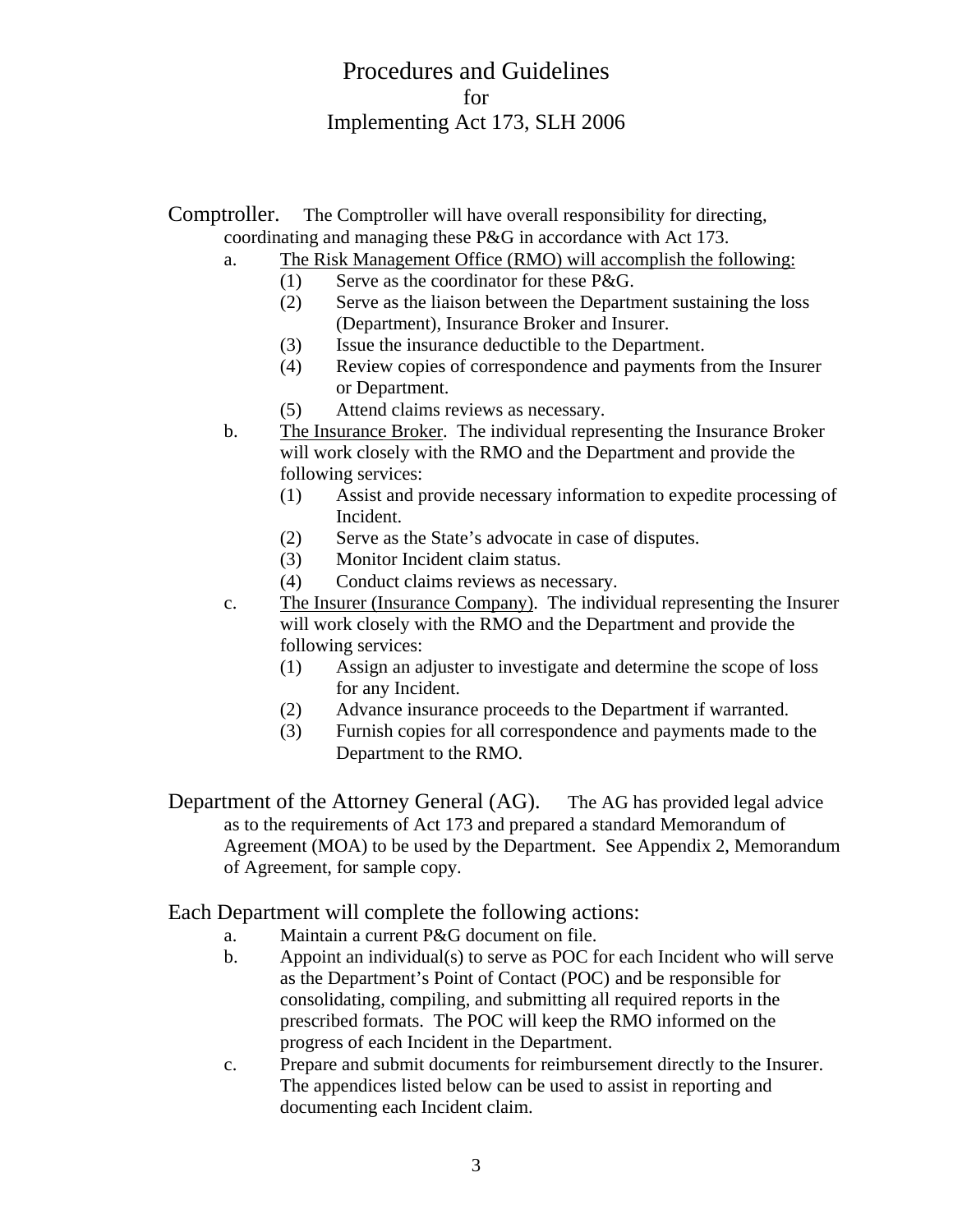(1) Appendix 3, State of Hawaii Property Loss Reporting Process Flowchart, can be used as a guide to identify the types of information to be collected and documented and the flow of communication between agencies involved.

(2) Appendix 4, Procedures for Filing Property Insurance Claims, contains the required forms and additional procedures for processing property loss claims.

- d. Forward a copy of all correspondence relating to the Incident to the RMO.
- e. Deposit insurance proceeds into the designated trust account.
- f. Provide the RMO copies of the Proof of Loss form, signed by the Department head and checks received from the Insurer to substantiate advance or partial payments from the Insurer.
- g. Review and approve the final Proof of Loss form, to be submitted to the Comptroller for approval and signature, in the final settlement of the loss.
- h. Provide a quarterly report on all transactions in the Department's trust account, including interest earned, if any, on a per incident basis, to the RMO by the fifteenth (15) of the month subsequent to the quarter end.
- VI. Process.
	- 1. Pre-Incident Phase.
		- a. During this phase, each Department will complete the following:
			- (1) Become familiar with the contents and procedures outlined in this P&G document.
			- (2) Create a trust account for depositing insurance proceeds that shall be entitled: *Risk Management – Fire & Casualty Losses*, and provide a copy of the memorandum from DAGS-Accounting Division documenting the establishment of the new trust account.
			- (3) Establish its own procedures to meet these P&G requirements.
			- (4) Maintain all forms required for complying with these P&G.
			- (5) Maintain a copy of the MOA format. See Appendix 2 for sample copy.
			- (6) Maintain a current inventory of assigned property for assessed value & will notify the RMO within 30 days of any significant changes.
			- (7) Periodically review and update this document.
		- b. The Risk Management Office (RMO) will be responsible for the following:
			- (1) Furnish Departments with information which can be used as a guide to identify the types of information to be collected and documented and the flow of communication between agencies involved. This information is contained in Appendix 3, State of Hawaii Property Loss Reporting Process Flowchart.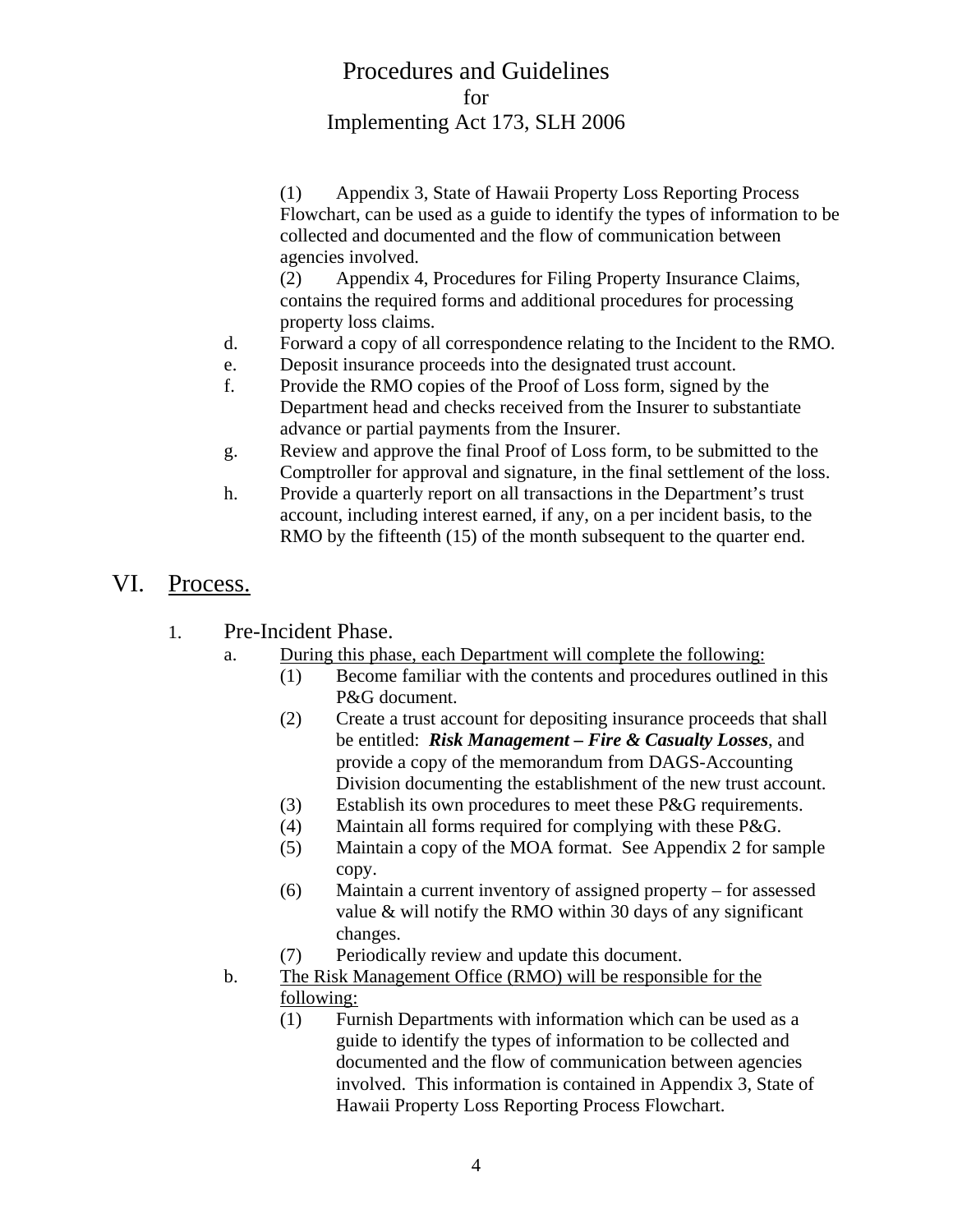- (2) Provide Departments the required standard forms and format for submitting claims to the Insurer. Appendix 4, Procedures for Filing Property Insurance Claims, contains the necessary forms and format to document and submit property loss claims.
- (3) Periodically review and update this document.
- 2. Incident Duration Phase.
	- a. The affected Department will complete in a timely manner the following:
		- $(1)$  Be familiar with the general MOA format and contents of this these P&G and execute the MOA that establishes the parameters and requirements regarding the management of the Incident.
		- (2) Use Appendix 3 to identify the types of information to be collected and documented and the flow of communication between agencies involved and Appendix 4 which contains the required forms and format to document and submit property loss claims.
		- (3) Ensure that expenditures from the trust account are only used for the purposes of the settlement claim, for example, the construction/repair of damaged or destroyed facilities, replacement of damaged or destroyed contents/equipment, and additional costs directly related to the loss, such as:
			- (a) Clean-up costs and debris removal,
			- (b) Rental of temporary facilities,
			- (c) Staff labor and expenses, and
			- (d) Other costs as approved by the insurance company.
		- (4) Deposit insurance proceeds received directly from the Insurer into the established *Risk Management – Fire & Casualty Losses* trust account.
		- (5) Provide a quarterly report on all transactions in the trust account, including interest earned, if any, on a per incident basis, to the RMO by the fifteenth (15) of the month subsequent to the quarter end.
		- (6) All transactions in the trust account will be subject to the review and inspection by the Insurer and the RMO.
		- (7) Explain, justify, and document all claims to the Insurer and all disbursements from the trust account to the RMO.
		- (8) Use claim forms provided by RMO and/or Insurer.
		- (9) Complete all reports required by the insurer and RMO by the due dates established in Appendix 5, Timeline for Accounting and Processing.
		- (10) Attend annual meetings with the RMO to review all outstanding claims and status of the trust account.
		- (11) Comply with requirements of these P&G.
		- (12) Be responsible for: